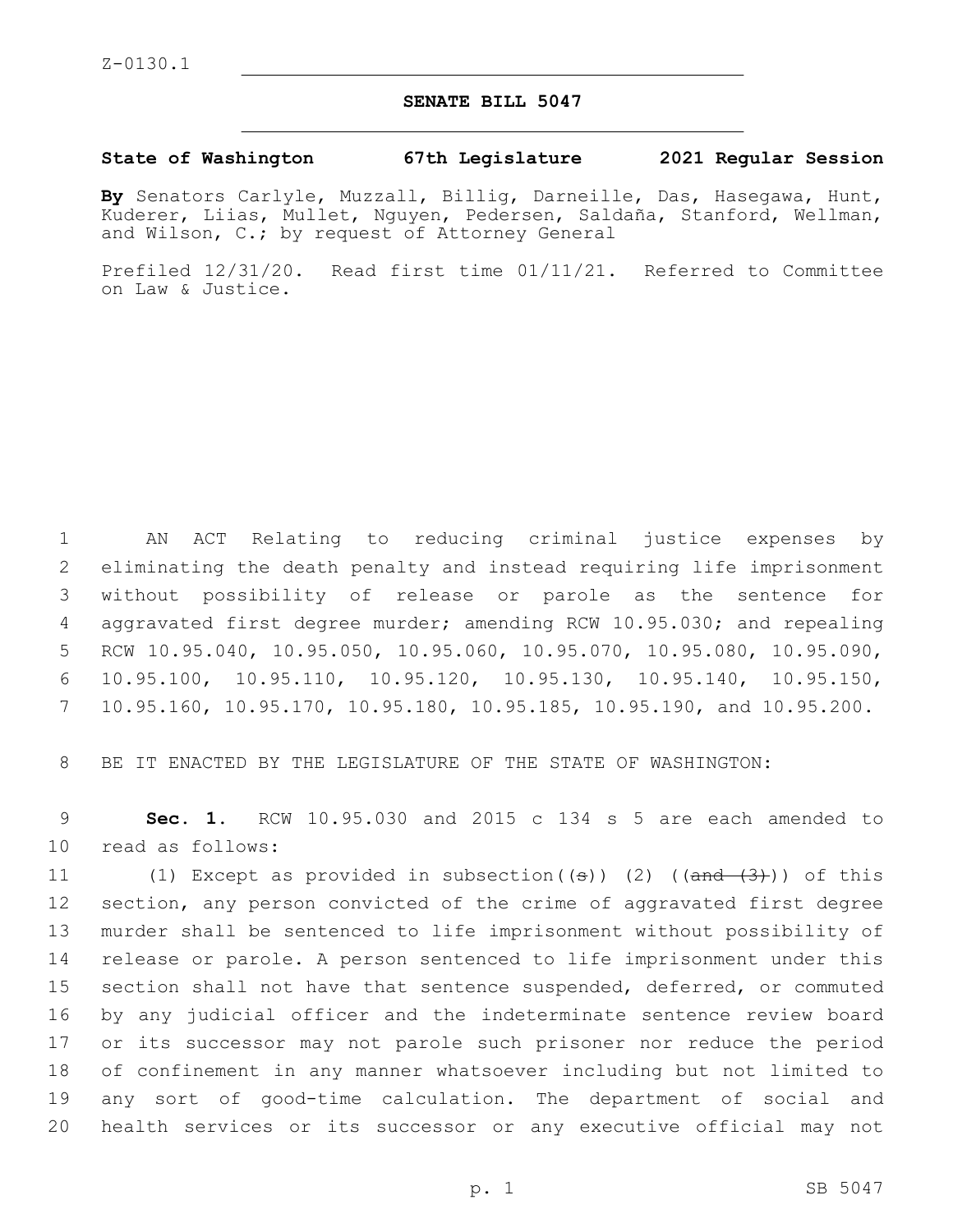1 permit such prisoner to participate in any sort of release or 2 furlough program.

 (2) ((If, pursuant to a special sentencing proceeding held under 4 RCW 10.95.050, the trier of fact finds that there are not sufficient mitigating circumstances to merit leniency, the sentence shall be death. In no case, however, shall a person be sentenced to death if the person had an intellectual disability at the time the crime was committed, under the definition of intellectual disability set forth in (a) of this subsection. A diagnosis of intellectual disability shall be documented by a licensed psychiatrist or licensed 11 psychologist designated by the court, who is an expert in the diagnosis and evaluation of intellectual disabilities. The defense must establish an intellectual disability by a preponderance of the 14 evidence and the court must make a finding as to the existence of an intellectual disability.

16 (a) "Intellectual disability" means the individual has: (i) 17 Significantly subaverage general intellectual functioning; (ii) 18 existing concurrently with deficits in adaptive behavior; and (iii) 19 both significantly subaverage general intellectual functioning and 20 deficits in adaptive behavior were manifested during the 21 developmental period.

22 (b) "General intellectual functioning" means the results obtained 23 by assessment with one or more of the individually administered 24 general intelligence tests developed for the purpose of assessing 25 intellectual functioning.

26 (c) "Significantly subaverage general intellectual functioning" 27 means intelligence quotient seventy or below.

28 (d) "Adaptive behavior" means the effectiveness or degree with 29 which individuals meet the standards of personal independence and 30 social responsibility expected for his or her age.

31 (e) "Developmental period" means the period of time between 32 conception and the eighteenth birthday.

 $(33 + (3))$ )(a)(i) Any person convicted of the crime of aggravated first 34 degree murder for an offense committed prior to the person's 35 ((sixteenth)) 16th birthday shall be sentenced to a maximum term of 36 life imprisonment and a minimum term of total confinement of 37 (( $t$ wenty-five)) 25 years.

38 (ii) Any person convicted of the crime of aggravated first degree 39 murder for an offense committed when the person is at least 40 ((sixteen)) 16 years old but less than ((eighteen)) 18 years old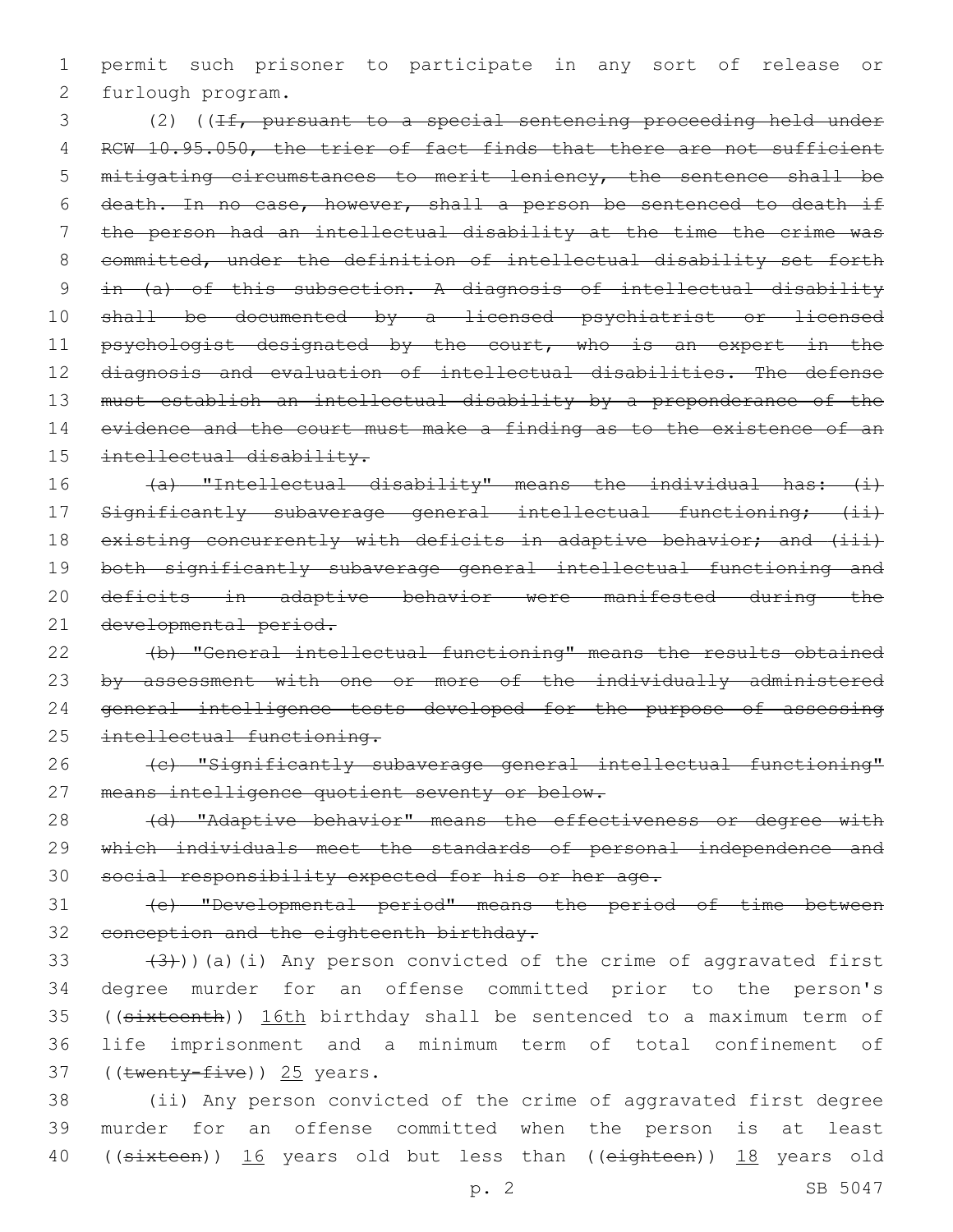shall be sentenced to a maximum term of life imprisonment and a 2 minimum term of total confinement of no less than  $((\text{twenty-five}))$  25 years. A minimum term of life may be imposed, in which case the person will be ineligible for parole or early release.

 (b) In setting a minimum term, the court must take into account mitigating factors that account for the diminished culpability of youth as provided in *Miller v. Alabama*, 132 S.Ct. 2455 (2012) including, but not limited to, the age of the individual, the youth's childhood and life experience, the degree of responsibility the youth was capable of exercising, and the youth's chances of becoming 11 rehabilitated.

 (c) A person sentenced under this subsection shall serve the sentence in a facility or institution operated, or utilized under 14 contract, by the state. During the minimum term of total confinement, 15 the person shall not be eligible for community custody, earned release time, furlough, home detention, partial confinement, work crew, work release, or any other form of early release authorized under RCW 9.94A.728, or any other form of authorized leave or absence from the correctional facility while not in the direct custody of a corrections officer. The provisions of this subsection shall not apply: (i) In the case of an offender in need of emergency medical treatment; or (ii) for an extraordinary medical placement when 23 authorized under RCW 9.94A.728(((43))) (1)(c).

 (d) Any person sentenced pursuant to this subsection shall be subject to community custody under the supervision of the department of corrections and the authority of the indeterminate sentence review board. As part of any sentence under this subsection, the court shall require the person to comply with any conditions imposed by the 29 board.

 (e) No later than five years prior to the expiration of the person's minimum term, the department of corrections shall conduct an assessment of the offender and identify programming and services that would be appropriate to prepare the offender for return to the community. To the extent possible, the department shall make programming available as identified by the assessment.

36 (f) No later than ((one hundred eighty)) 180 days prior to the expiration of the person's minimum term, the department of corrections shall conduct, and the offender shall participate in, an examination of the person, incorporating methodologies that are recognized by experts in the prediction of dangerousness, and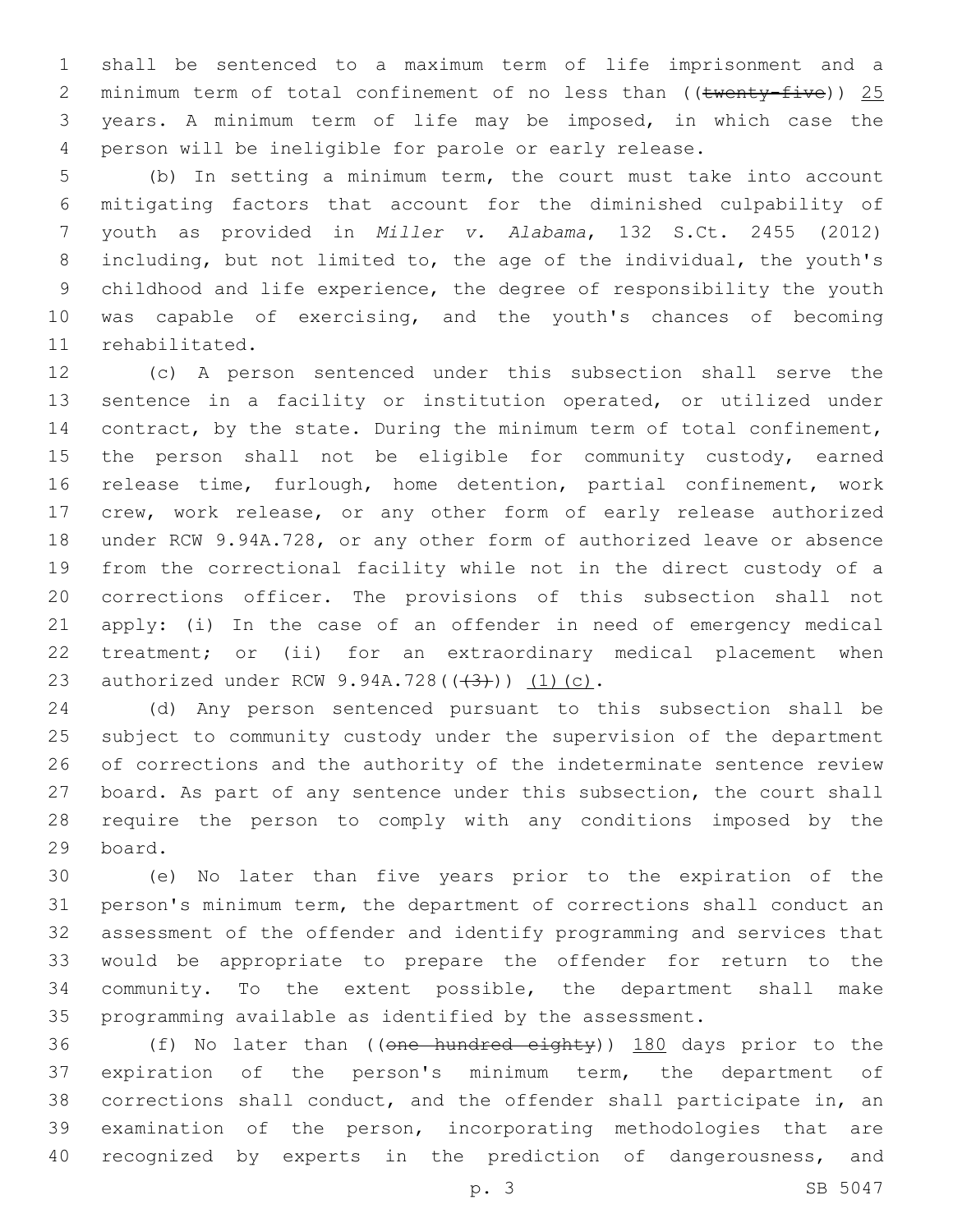including a prediction of the probability that the person will engage in future criminal behavior if released on conditions to be set by the board. The board may consider a person's failure to participate in an evaluation under this subsection in determining whether to release the person. The board shall order the person released, under such affirmative and other conditions as the board determines appropriate, unless the board determines by a preponderance of the evidence that, despite such conditions, it is more likely than not that the person will commit new criminal law violations if released. 10 If the board does not order the person released, the board shall set a new minimum term not to exceed five additional years. The board shall give public safety considerations the highest priority when making all discretionary decisions regarding the ability for release 14 and conditions of release.

 (g) In a hearing conducted under (f) of this subsection, the board shall provide opportunities for victims and survivors of victims of any crimes for which the offender has been convicted to present statements as set forth in RCW 7.69.032. The procedures for victim and survivor of victim input shall be provided by rule. To facilitate victim and survivor of victim involvement, county prosecutor's offices shall ensure that any victim impact statements and known contact information for victims of record and survivors of victims are forwarded as part of the judgment and sentence.

 (h) An offender released by the board is subject to the supervision of the department of corrections for a period of time to be determined by the board. The department shall monitor the offender's compliance with conditions of community custody imposed by the court or board and promptly report any violations to the board. Any violation of conditions of community custody established or modified by the board are subject to the provisions of RCW 9.95.425 31 through 9.95.440.

 (i) An offender released or discharged under this section may be returned to the institution at the discretion of the board if the offender is found to have violated a condition of community custody. The offender is entitled to a hearing pursuant to RCW 9.95.435. The board shall set a new minimum term of incarceration not to exceed 37 five years.

 NEW SECTION. **Sec. 2.** The following acts or parts of acts are 39 each repealed: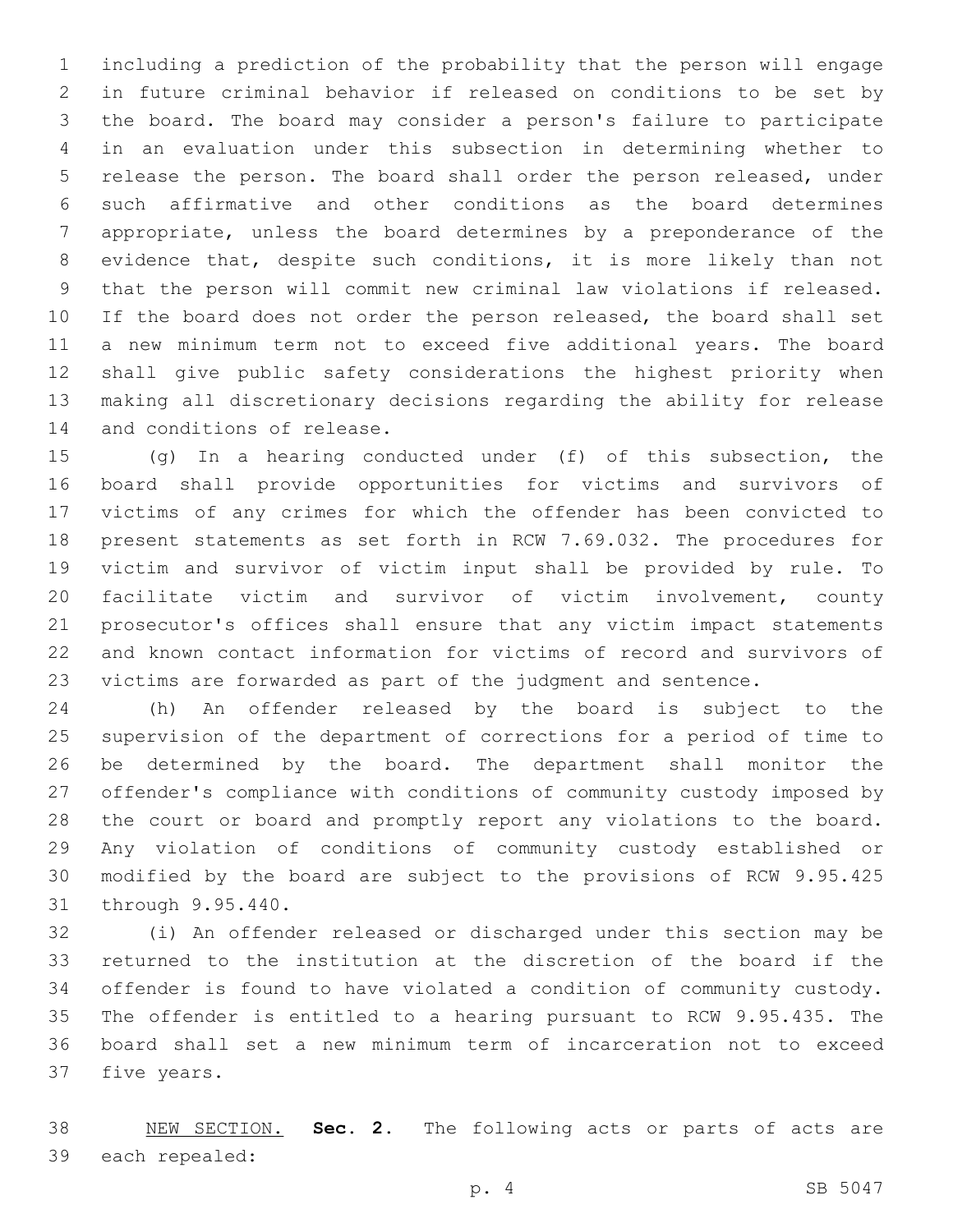(1) RCW 10.95.040 (Special sentencing proceeding—Notice—Filing— 2 Service) and 1981 c 138 s 4;

 (2) RCW 10.95.050 (Special sentencing proceeding—When held—Jury to decide matters presented—Waiver—Reconvening same jury— Impanelling new jury—Peremptory challenges) and 1981 c 138 s 5;

 (3) RCW 10.95.060 (Special sentencing proceeding—Jury instructions—Opening statements—Evidence—Arguments—Question for 8 jury) and 1981 c 138 s 6;

 (4) RCW 10.95.070 (Special sentencing proceeding—Factors which jury may consider in deciding whether leniency merited) and 2010 c 94 11 s 4, 1993 c 479 s 2, & 1981 c 138 s 7;

 (5) RCW 10.95.080 (When sentence to death or sentence to life imprisonment shall be imposed) and 1981 c 138 s 8;

 (6) RCW 10.95.090 (Sentence if death sentence commuted, held invalid, or if death sentence established by chapter held invalid) 16 and 1981 c 138 s 9;

 (7) RCW 10.95.100 (Mandatory review of death sentence by supreme court—Notice—Transmittal—Contents of notice—Jurisdiction) and 1981 19 c 138 s 10;

 (8) RCW 10.95.110 (Verbatim report of trial proceedings— Preparation—Transmittal to supreme court—Clerk's papers—Receipt) 22 and 1981 c 138 s 11;

 (9) RCW 10.95.120 (Information report—Form—Contents—Submission to supreme court, defendant, prosecuting attorney) and 1981 c 138 s  $25 \t 12;$ 

 (10) RCW 10.95.130 (Questions posed for determination by supreme court in death sentence review—Review in addition to appeal— Consolidation of review and appeal) and 2010 c 94 s 5, 1993 c 479 s 3, & 1981 c 138 s 13;29

 (11) RCW 10.95.140 (Invalidation of sentence, remand for resentencing—Affirmation of sentence, remand for execution) and 1993 32 c 479 s 4 & 1981 c 138 s 14;

 (12) RCW 10.95.150 (Time limit for appellate review of death sentence and filing opinion) and 1988 c 202 s 17 & 1981 c 138 s 15;

 (13) RCW 10.95.160 (Death warrant—Issuance—Form—Time for execution of judgment and sentence) and 1990 c 263 s 1 & 1981 c 138 s 16;37

 (14) RCW 10.95.170 (Imprisonment of defendant) and 1983 c 255 s 1 39 & 1981 c 138 s 17;